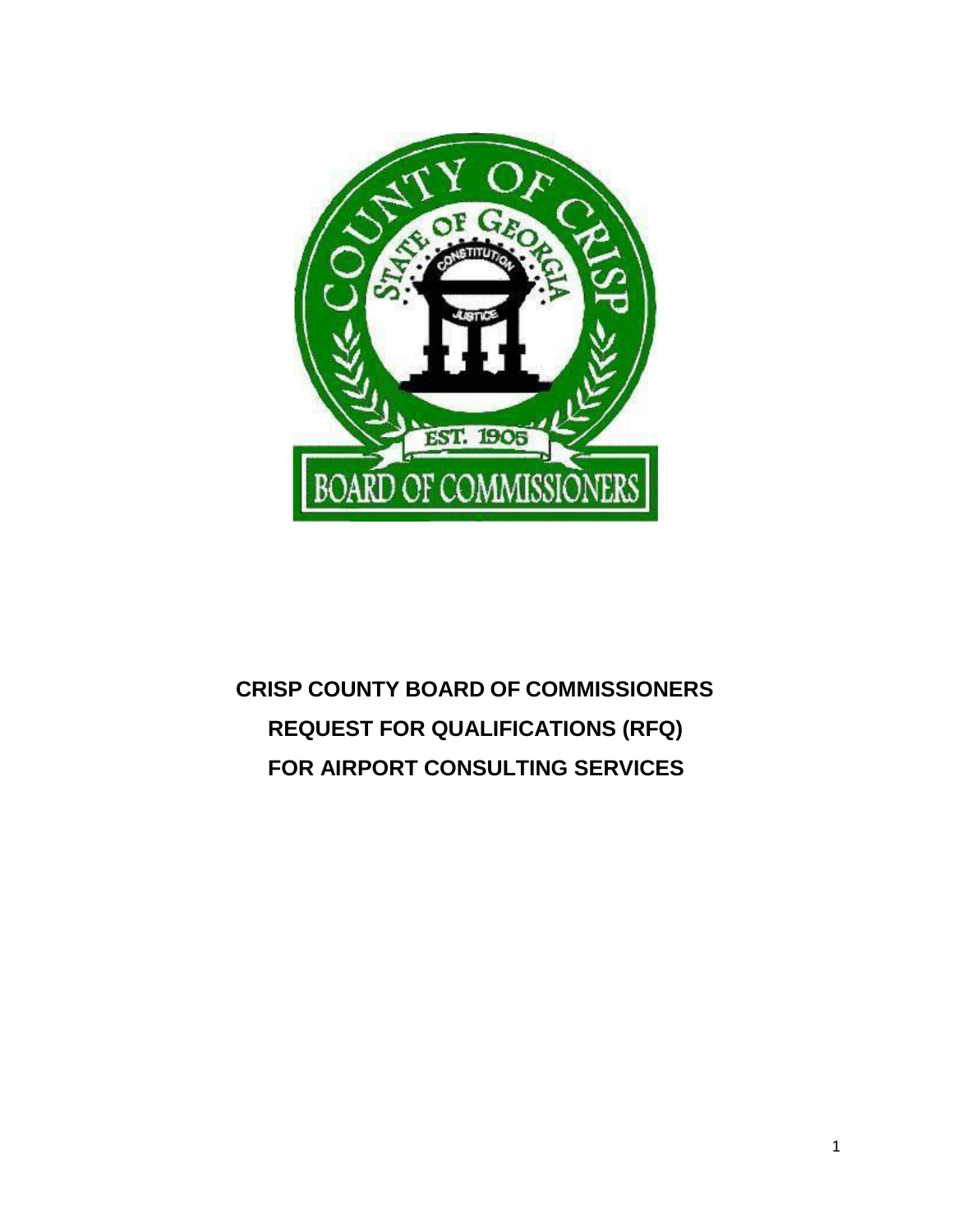#### Date Issued April 11, 2022

#### **PURPOSE OF THIS REQUEST FOR QUALIFICATIONS (RFQ)**

The purpose of this RFQ is to engage a professional and qualified company that has substantial experience in airport consulting to provide professional planning, engineering, architectural, and construction administration services to the Crisp County-Cordele Airport, Cordele, Georgia, a general aviation airport (CFK) and to assist in implementing its five-year capital improvement plan (CIP attached). The selection of an airport consultant is being conducted in accordance with FAA Advisory Circular 150/5100-14E *Architectural, Engineering, and Planning Consultant Services for Airport Grant Projects* and applicable Georgia laws. Interested firms must be pre-qualified by the Georgia Department of Transportation in Area Class No.2.09 *Airport Design*.

It is the intent of the Crisp County Board of Commissioners to enter into a Master Services Agreement with an airport consultant for a five-year period beginning July 13, 2022 through June 12, 2027. The selected airport consultant will negotiate and enter into individual task orders for services based on the airport's current five-year capital improvement plan and on a project-byproject basis as needed during the five-year term.

The scope of services would generally consist of implementing the airport's five-year CIP consisting of preparing project funding applications, designing, bidding, negotiating, inspecting, and managing CIP projects and other projects such as planning studies, preliminary engineering, etc., assist with DBE program overall goal updates, interface with GDOT Aviation officials for the benefit of Crisp County, and keep the airport manager County officials abreast of current airport trends, grant opportunities, and improvement needs.

#### **LOCATION OF CORDELE-CRISP COUNTY AIRPORT AND AIRPORT INFORMATION**

Crisp County, Georgia is located in south central Georgia directly where Interstate-75 intersects with both U.S. Highway 280 and Georgia State Route 300 and is considered to be the Gateway to the Presidential Pathways Travel Region.

The Crisp County-Cordele Airport is a 635-acre general aviation airport serving business aviation and recreational flying. The county's airport is located at 1701 North 2<sup>nd</sup> Street, Cordele, Georgia and has two lighted asphalt paved runways; 10/28 is 5,001 by 150 feet and 5/23 is 5,006 x 100 feet. This facility is equipped with a terminal, sixteen (16) open T-Hangers, six (6) regular enclosed T-Hangers, three (3) enclosed corporate T-Hangers (one of which is leased/utilized as a maintenance shop). The airport offers 24/7 Jet A and Avgas automated self-service fueling, full service fueling during normal operating hours, AWOS, hangar rentals, aircraft maintenance through a private contractor, courtesy cars, and an annual glider competition event.

The airport, owned by the County Government, is managed through a fixed based operator agreement with Richter Aviation and a management agreement with Cordele Flying Service.

The airport's operating budget for FY 2021-22 is \$86,450. Capital projects will be primarily funded by the County's Special Local Option Sales Tax and FAA/GDOT Grant Awards, along with our share of the funds recently released by the federal bipartisan infrastructure bill. A copy of the current year operating and the 2017 SPLOST budgets for the airport are attached.

The current airport consultant is Robert and Company and their contract ends on July 12, 2022.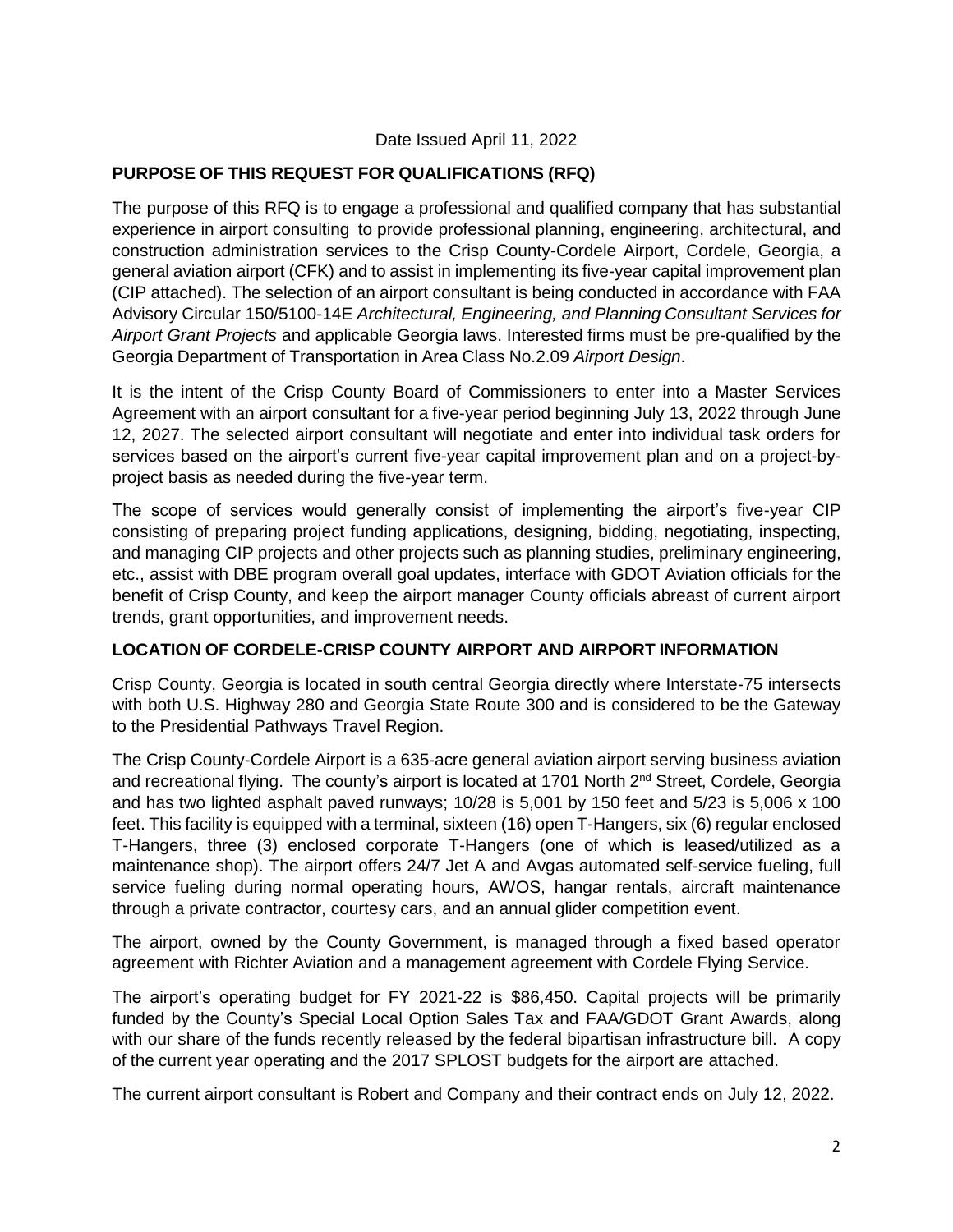The current GDOT Aviation project manager assigned to the county's airport is Kraig Collins, 478- 361-2090, KraCollins@dot.ga.gov.

According to the most recent analysis, the 2018 pavement condition index (PCI) area-weighted condition of Crisp County-Cordele Airport is 65, with conditions ranging from 16 to 89 [on a scale of 0 (failed) to 100 (excellent)]. This compares to a 2012 PCI of 79. A complete copy of the 2018 Crisp County-Cordele Airport Pavement management Plan can be found at [http://www.dot.ga.gov/InvestSmart/Aviation/GAAirportsDocuments/Cordele.pdf.](http://www.dot.ga.gov/InvestSmart/Aviation/GAAirportsDocuments/Cordele.pdf)

#### **RECENTLY COMPLETED AIRPORT PROJECTS**

The airport recently completed many capital projects including an Airport Layout Plan Update, Airfield Drainage Rehabilitation, Airport Maintenance Hangar Design and the clearing and grub work for our six (6) unit T-Hangar Taxiway project.

#### **TENTATIVE RFQ TIMELINE**

- $\bullet$  Issue RFQ Monday, April 11, 2022
- Advertise RFQ in local newspaper Wednesday April 13 and April 20, 2022.
- Advertise RFQ on Ga. Procurement Registry and County Website April 13, 2022.
- $\bullet$  Inquiry Deadline Monday, April 25, 2022 at 4:00 p.m.
- Addendum (if Issued) on or before Monday, May 2, 2022.
- Submission Deadline Wednesday, June 15, 2022 at 2:00 p.m.
- Evaluation and Ranking of All Submitted RFQs June 15-17, 2022.
- Top Ranked Companies' Presentation to the Evaluation Committee June 21-24, 2022.
- Selection of Top Ranked Firm, Contract Negotiations & presentation of proposed contract – July 5-8, 2022.
- Top Ranked Firm and Proposed Contract Presented to the Board of Commissioners for Award – Tuesday, July 12, 2022.

The county, in its sole discretion, may delay the tentative timeline indicated above if necessary. The county will notify proposers of all schedule changes and RFQ changes through written addendums.

#### **INQUIRES ABOUT THIS RFQ**

All inquires and questions regarding this RFQ shall be in writing via email using the subject line "RFQ Airport Consulting Services" and directed to:

#### Sherrie Leverett, Crisp County Finance Director [sleverett@crispcounty.com](mailto:sleverett@crispcounty.com)

All questions and answers will be combined into a formal written addendum to the RFQ and posted on the county's website. All addendums must be acknowledged by all proposing companies. Please check the county's website often for other possible addendums. Inquiry deadline is listed above in the tentative RFQ timeline.

Under no circumstances should elected officials or county staff be contacted during the RFQ process and timeline. Violations of this provision may result in proposal rejection.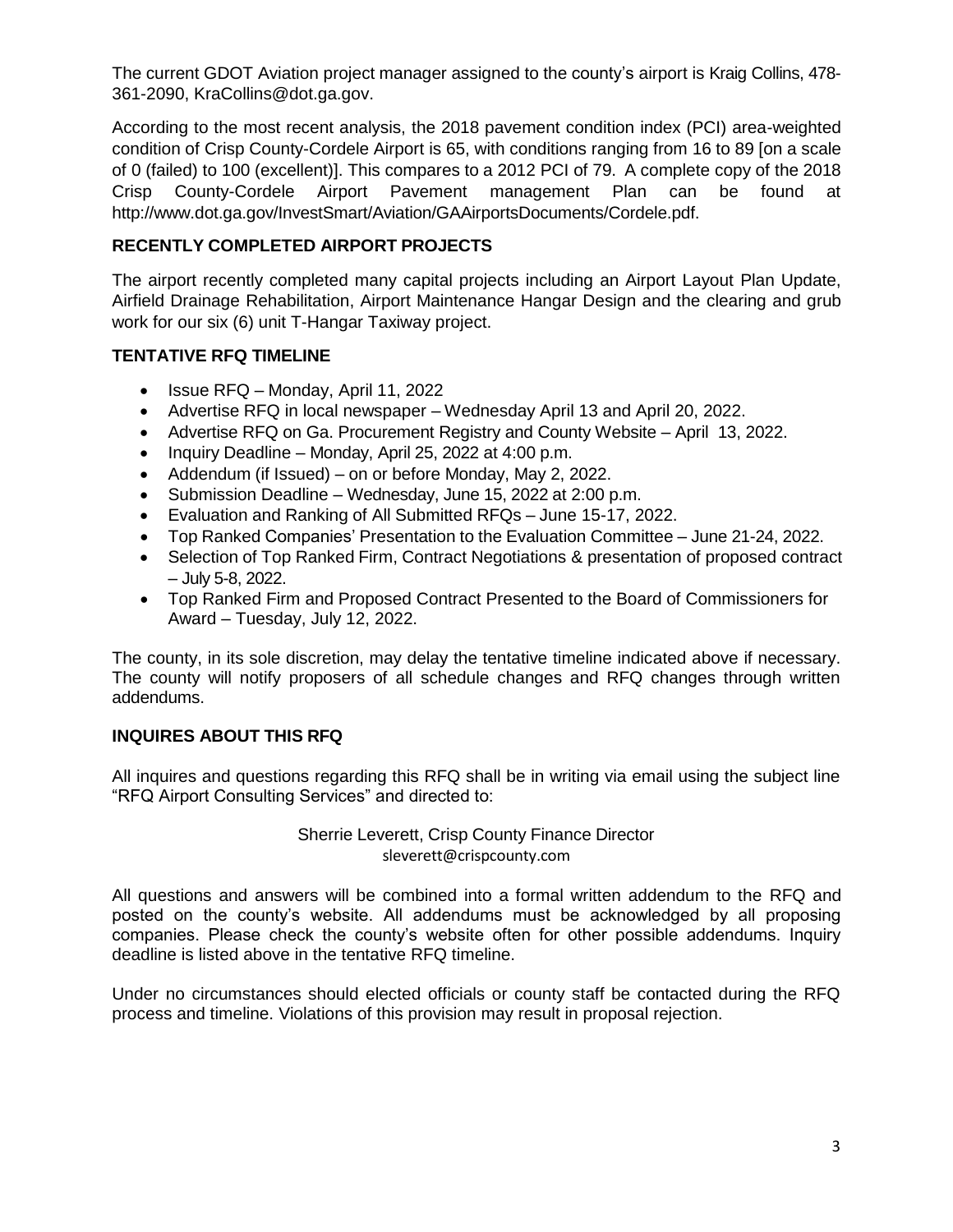#### **RFQ SUBMITTAL INSTRUCTIONS**

RFQ responses are due no later than 2:00 p.m. on Wednesday, June 15, 2022. One paper original and four paper copies of the RFQ submittal must be enclosed in a sealed envelope clearly marked, "RFQ for Airport Consulting Services" and delivered to the Crisp County Government Center, 210 South 7<sup>th</sup> Street, Cordele, Georgia, Suite 309, Attention: Sherrie Leverett, Finance Director prior to the stated deadline date and time. A representative from Crisp County government will publicly read the names of the companies submitting RFQs at that time. Any submittals received after the deadline date and time will be returned to the proposing company unopened. Incomplete submittals may not be considered if the omissions are determined to be significant. Faxed or emailed submittals will not be accepted.

#### **PROPOSAL FORMAT**

All proposing companies shall submit one paper original and four paper copies of their qualifications that includes the following information in the order that is outlined below:

- Cover Sheet
- Table of Contents
- Description of the proposing company including location of offices, which office will be assigned this project and the number of employees in that office, areas of specialization, number of years the company has been a local government airport consultant, relevant experience of the company in providing airport consulting services at similar airports for the previous 5 years, and familiarity with FAA regulations and GDOT Aviation programs.
- Approach to this engagement including the use and furnishing of qualified inspectors for construction projects, meeting DBE contract goals, and approach to value engineering.
- Resumes of the key personnel that will be assigned to this project to include their experience with similar airports, length of service with the proposing company, and length of service in the local government airport consulting career field.
- Listing and resumes of any other consultant team members that will be assigned to this project that are not part of the proposing company.
- References from at least four other similar airport clients. Include name of airport, overall services performed, listing of key personnel that worked on each project, contact name, contact phone number, and contact email address.
- Statement of current workload and availability for this engagement.
- Statement of the proposing companies' financial strength to perform this project.
- Statement of any previous (previous three years), current, or pending litigation or arbitration the proposing company is experiencing or had experienced related to engagements similar to the one that is being proposed.
- Proof that the proposing company is authorized to do business in the state of Georgia.
- Proof of GDOT prequalification in Area Classes No. 1.08 *Airport Master Planning* and No. 2.09 *Airport Design/Engineering*.
- A completed Federal Work Authorization Program Affidavit (form included).
- Signature of an authorized company representative who has the legal ability to bind the proposing company in contractual obligations.
- Acknowledgement of all addendums. If no addendums were issued, indicate no addendums were issued.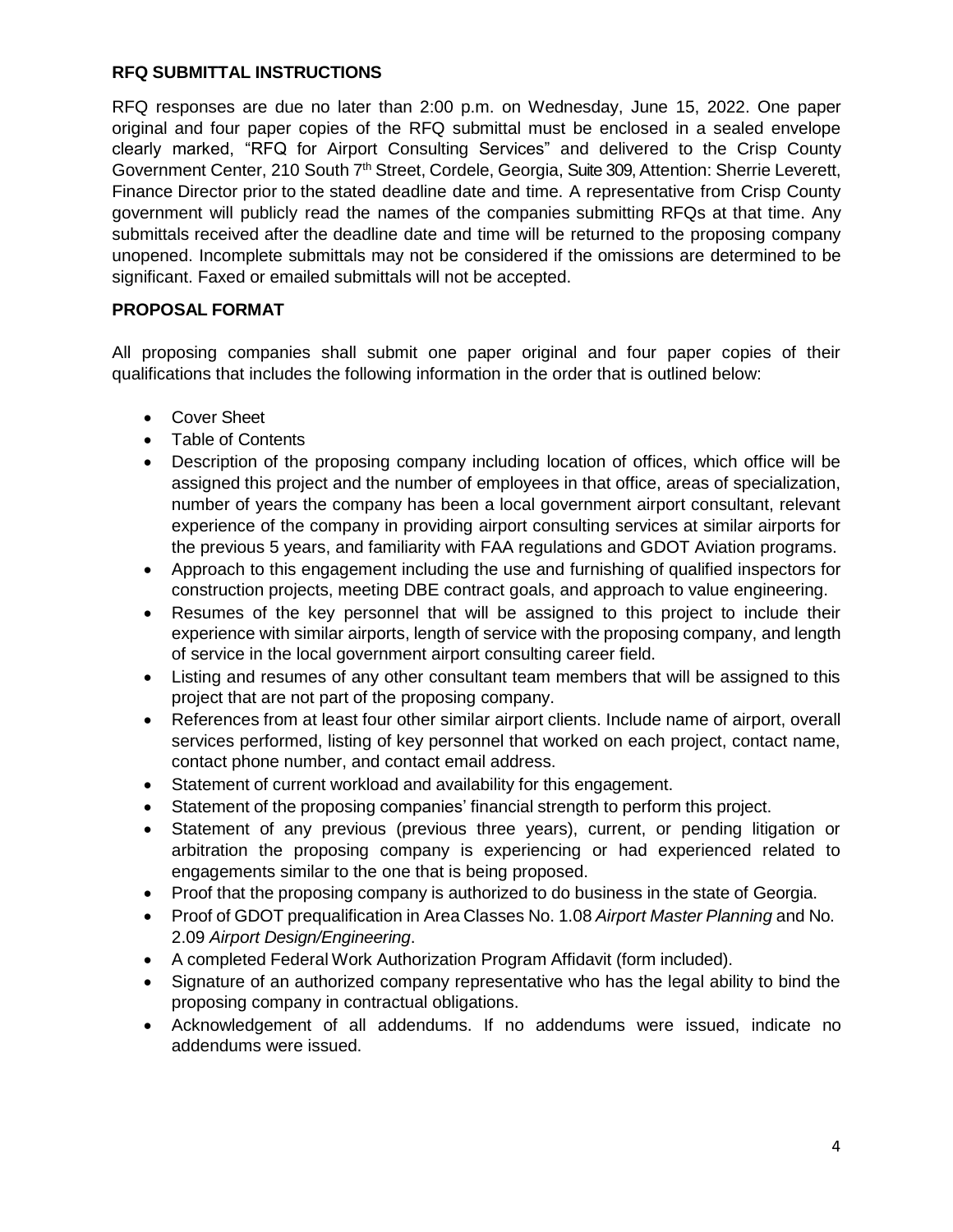#### **METHODOLOGY FOR SELECTION**

An evaluation committee consisting of four members of the Crisp County Government will review and evaluate all submitted proposals and rank them according to the following criteria.

- Company's and subconsultant's (if any) experience and success in performing similar projects as listed on the CIP and quality of previous projects.
- Company's approach to this engagement.
- Qualifications and experience of the key personnel that will be involved in the project and their familiarization of FAA regulations, policies, and procedures and Georgia Department of Transportation Aviation programs and policies.
- Overall response quality.
- Reference results.
- Stated availability, capability to meet schedules, and location of offices.

Once a top ranked company is selected by the evaluation committee, a Master Services Agreement will be developed and recommended to the Board of Commissioners.

### **INSURANCES AND OTHER FORMS REQUIRED**

The successful proposing company shall submit the following insurance items within ten calendar days of written notification from the county that the proposing company has been selected:

- Documentation of workers compensation insurance of at least \$1,000,000, general liability insurance of at least \$1,000,000 for each occurrence, automobile liability insurance in the amount of at least \$1,000,000 for each occurrence, and professional liability insurance. All of these insurances shall remain in force during the contract term.
- Drug Free Work Place Form.
- IRS Form W9

## **GENERAL CONDITIONS**

- Master Services Agreement shall be on a form to be approved by the county.
- There are no expressed or implied obligations for Crisp County to reimburse responding companies for any expenses incurred in preparing and presenting their qualifications.
- Crisp County reserves the right to request clarifications regarding information submitted as well as request additional information from one or more proposing companies.
- By submitting qualifications, the proposing company certifies that it has fully read and understands this RFQ, has reviewed all the relevant documents, and has full knowledge of the nature, scope, quantity, and quality of the requested work to be performed. Failure to do so will not relieve the successful company of their obligations to enter into a contract and completely perform the contract in strict conformity with this RFQ.
- All submitted qualifications shall constitute an irrevocable offer to Crisp County for a period of 90 calendar days from the date of submittal opening by the county.
- Ownership of all data, materials, and documentation prepared for and submitted in response to this RFQ shall belong to Crisp County and will be considered a public record and subject to public inspection in accordance with the Georgia Open Record laws unless otherwise provided by law.
- The Crisp County Board of Commissioners reserves the right to reject any or all qualifications, call for new qualifications, waive any informalities, or award a contract to the next most qualified company if the selected company does not execute a contract within ten days after notification of the award. In addition, the county reserves the right to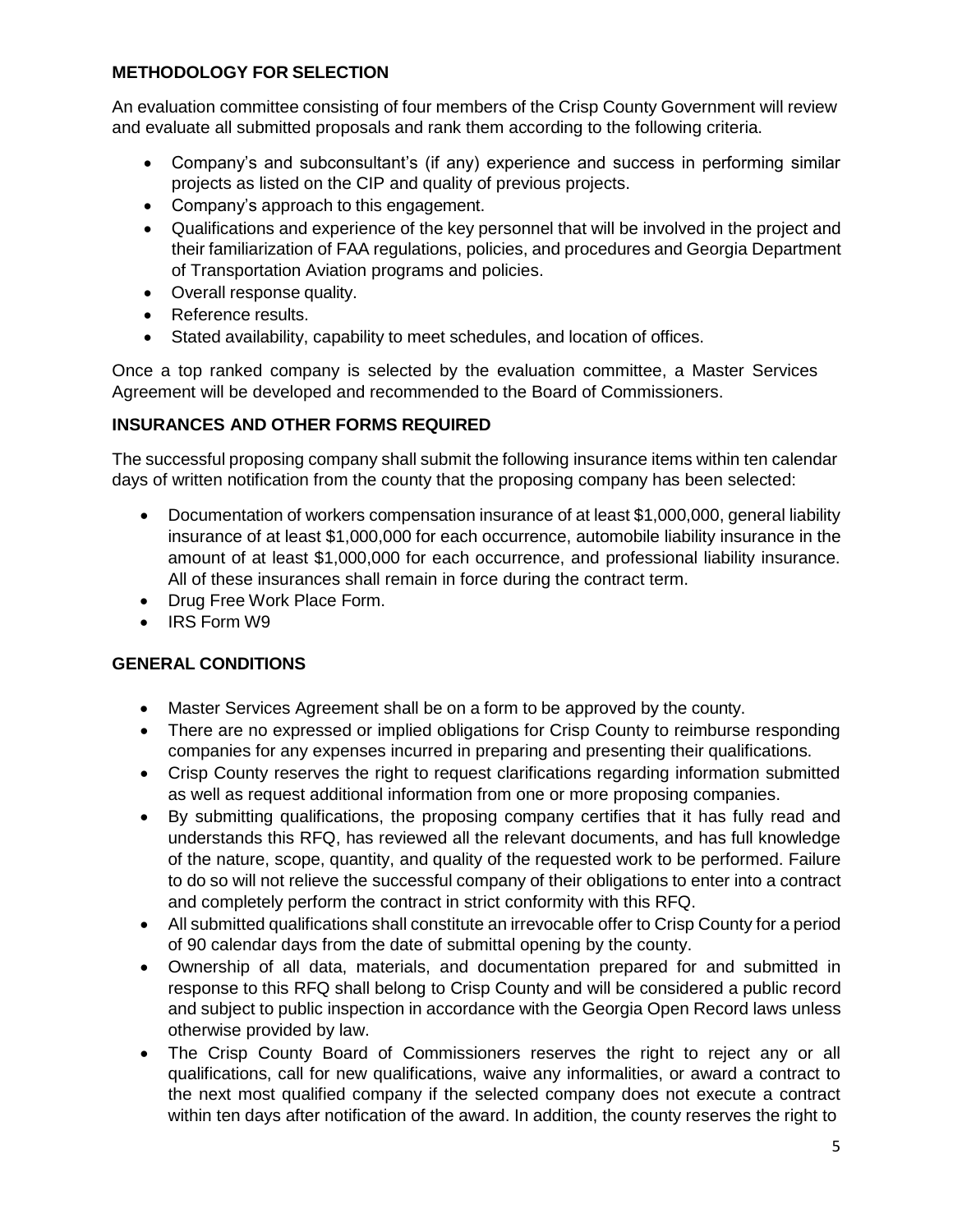accept, reject, and/or negotiate any and all qualifications or parts of qualifications deemed by the Board of Commissioners to be in the best interest of the county.

- This RFP and any resulting contract shall be governed in all respects by the laws of the state of Georgia and the successful proposing company shall comply with all applicable federal, state, and local laws and regulations.
- By submitting their qualifications, all proposing companies certify that their qualifications were made without collusion or fraud and that they have not offered or received any kickbacks or inducements from any other person or party in connection with their qualifications and that they have not conferred on any Crisp County official or employee having responsibility for this procurement transaction of any payment, loan, subscription, advance, deposit of money, services, or anything of value of more than nominal value, present, or promised, unless consideration of substantially equal or greater value was exchanged. The proposing companies also specifically certify that by submitting their qualifications they are not in violation of O.C.G.A. 16-10-2 and 16-10-22 for acts of bribery and/or conspiracy in restraint of free and open competition in transactions with state or political subdivisions.
- The successful proposer shall not assign, transfer, or subcontract any interest in this project to other companies without the prior written approval of Crisp County.
- The selected consultant and any subconsultants shall not discriminate on the basis of race, color, national origin, or sex in the performance of the contract. Disadvantage Business Enterprise (DBE) utilization is encouraged. Proposed DBE firms are to be certified by the Georgia Uniform Certification Program.
- The selected consultant shall implement applicable requirements of 49 CFR Part 26 in the award and administration of all federally assisted contracts.

### **ATTACHMENTS**

- 1) Airport's Five-Year Capital Improvement Plan
- 2) FY 2021-22 Airport Operating Budget
- 3) 2017 SPLOST Airport Budgets
- 4) GDOT's Five-Year Pavement Maintenance Program
- 5) Federal Work Authorization Program Affidavit Form
- 6) IRS Form W9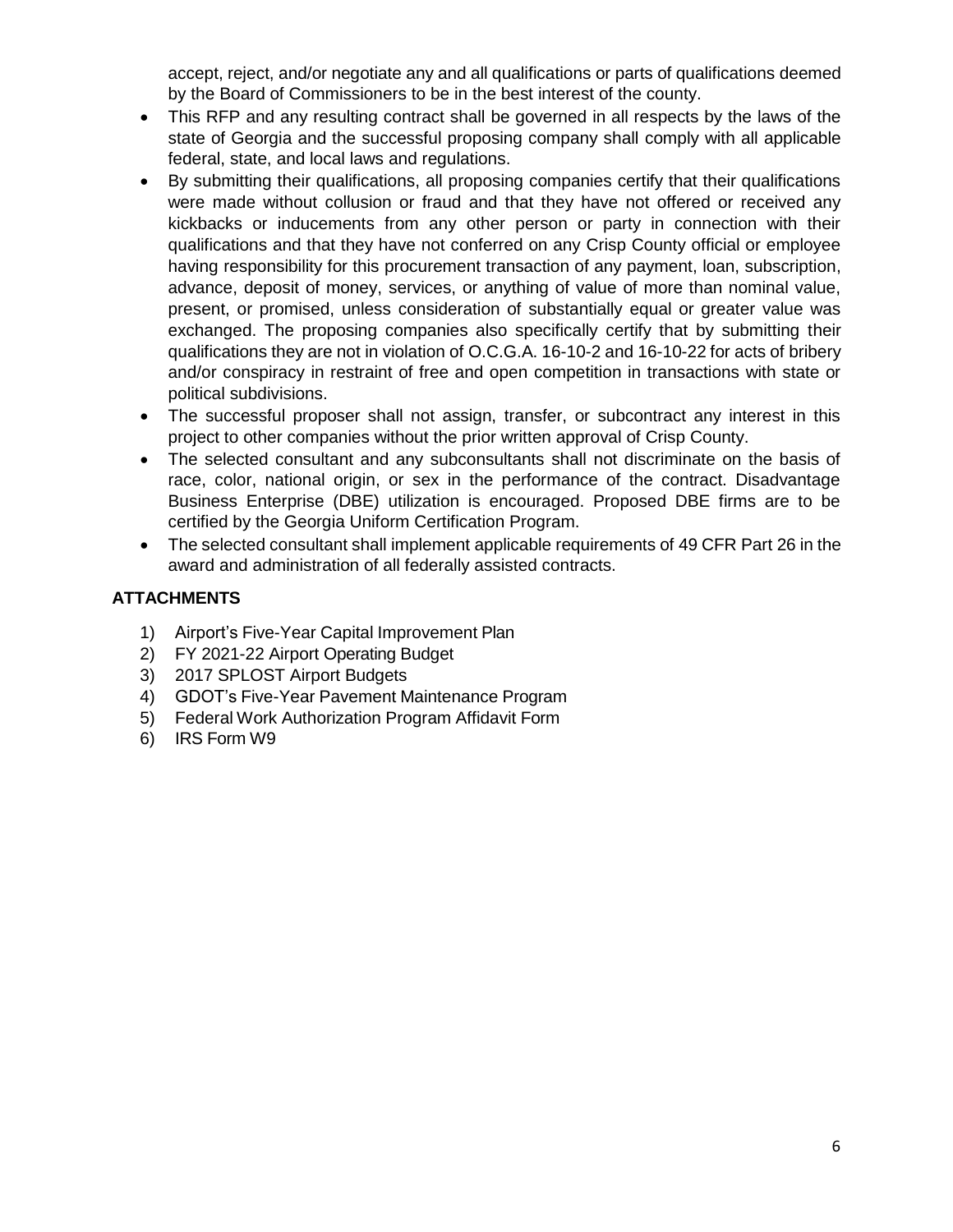

## **AIRPORT CONSULTANT SELECTION CRITERIA**

| Qualification                                            | Company A | <b>Company B</b> | Company C |
|----------------------------------------------------------|-----------|------------------|-----------|
| Experience in Similar Work and Quality of Previous       |           |                  |           |
| Projects (25)                                            |           |                  |           |
| Approach to Engagement (20)                              |           |                  |           |
| Qualifications of Key Personnel and Their Familiarity    |           |                  |           |
| with FAA Regulations and GDOT Aviation Programs and      |           |                  |           |
| Policies (30)                                            |           |                  |           |
| <b>Overall Response Quality (5)</b>                      |           |                  |           |
| Reference Results (10)                                   |           |                  |           |
| Availability, Ability to Complete Projects, and Location |           |                  |           |
| of Offices (10)                                          |           |                  |           |
| Total (100%)                                             |           |                  |           |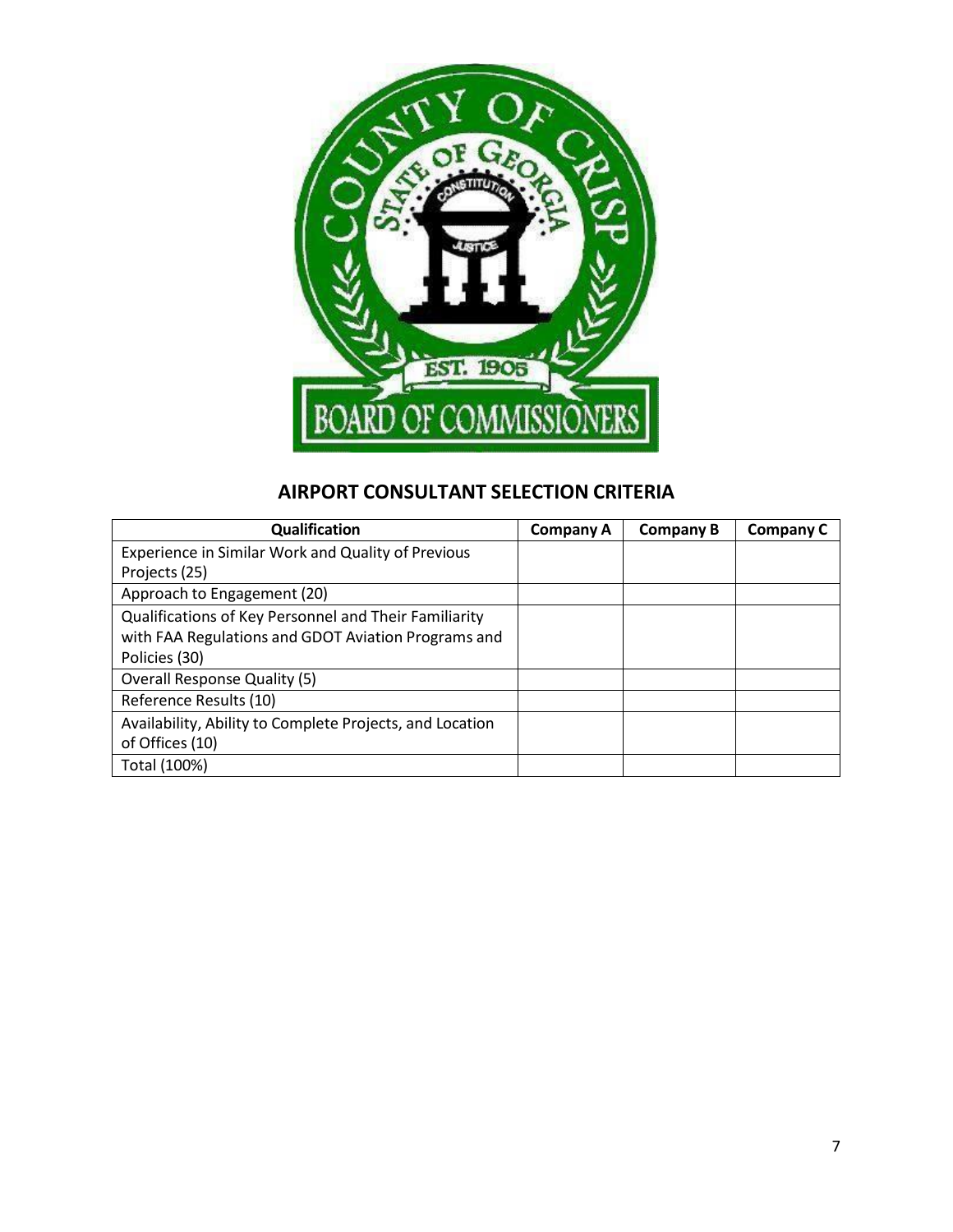|           | <b>CORDELE-CRISP COUNTY AIRPORT</b>                                                                                |               |                                                                                                            |               |                          |               |                       |               | 11/14/2019    |
|-----------|--------------------------------------------------------------------------------------------------------------------|---------------|------------------------------------------------------------------------------------------------------------|---------------|--------------------------|---------------|-----------------------|---------------|---------------|
|           | CORDELE, GEORGIA                                                                                                   |               |                                                                                                            |               |                          |               |                       |               |               |
|           | <b>FIVE YEAR CIP 2021-2025</b>                                                                                     |               |                                                                                                            |               |                          |               |                       |               |               |
| <b>FY</b> | PROGRAM DESCRIPTION                                                                                                |               | <b>TOTAL</b>                                                                                               |               | <b>FEDERAL</b>           |               | <b>STATE</b>          |               | <b>LOCAL</b>  |
| 2021      | 1. Reimbursement for DBE/SBE Plan Update (FY 21, 22, 23)                                                           | $\mathcal{S}$ | COST<br>$10,500$ \$                                                                                        |               | COST<br>9,450            |               | COST                  | $\mathcal{S}$ | COST<br>1,050 |
|           | 2. Airfield Drainage Rehabilitation Phase II Remaining                                                             |               | 625,000 \$                                                                                                 |               | 150,000 \$               |               | 356,250               | $\mathcal{S}$ | 118,750       |
|           | Subtotal                                                                                                           | $\mathcal{S}$ | 635,500 \$                                                                                                 |               | $9,450$ \$               |               | 356,250               | <b>S</b>      | 119,800       |
|           |                                                                                                                    |               |                                                                                                            |               |                          |               |                       |               |               |
| 2022      | 1. Design Partial Security Fence, 10' high with three strands of Barbed Wire, SOOLF                                | $\mathbb{S}$  | 9,000                                                                                                      | - \$          | 8,100 \$                 |               | 450                   | $\mathcal{S}$ | 450           |
|           | 2. Design New Terminal Building                                                                                    | $\mathcal{S}$ | 55,000 \$                                                                                                  |               | 49,500 \$                |               | 2,750                 | $\mathbb{S}$  | 2,750         |
|           |                                                                                                                    |               |                                                                                                            | $\mathbb{S}$  |                          |               |                       |               |               |
|           |                                                                                                                    |               |                                                                                                            |               |                          |               |                       |               |               |
|           | Subtotal \$                                                                                                        |               |                                                                                                            |               |                          |               |                       |               |               |
|           |                                                                                                                    |               | 84,000 \$                                                                                                  |               | 57,800 \$                |               |                       |               | 3,200         |
| 2023      | 1. Construct Airfield Drainage Rehabilitation Phase III + CA and inspection services                               | $\mathcal{S}$ | 850,000 \$                                                                                                 |               | 150,000                  | $\mathcal{S}$ | 525,000               | $\mathcal{S}$ | 175,000       |
|           | 2. Construct Partial Security Fence, 10' high with three strands of Barbed Wire, 800LF + CA and inspection service | $\mathcal{S}$ | 25,000                                                                                                     | $\mathcal{S}$ | $22,500$ \$              |               | 1,250                 | $\mathbb{S}$  | 1,250         |
|           | 3. Design 10-Bay T-hangar                                                                                          | $\mathcal{S}$ | 40,000 \$                                                                                                  |               | 36,000 \$                |               | 2,000                 | $\mathcal{S}$ | 2,000         |
|           | 4. Construct New Terminal Building + CA and inspection services                                                    | $\mathcal{S}$ | 550,000 \$                                                                                                 |               | 495.000 \$               |               | 27,500                | $\mathcal{S}$ | 27,500        |
|           | Subtotal                                                                                                           | <sup>\$</sup> | 1,465,000                                                                                                  | - \$          | 703,500 S                |               | 555,750               | S             | 205,750       |
| 2024      | 1. Construct 10-Bay T-hangar and demo existing stall hangar+ CA and inspection services                            | $\mathcal{S}$ | 450,000                                                                                                    | $\mathbb{S}$  | 405.000                  | $\mathbb{S}$  | 22,500                | \$            | 22,500        |
|           | 2. Design 6-unit t-hangar taxilane                                                                                 | <sup>\$</sup> | 35,000                                                                                                     | -S            | 31,500 \$                |               | 1.750                 | S.            | 1,750         |
|           | 3. Design Runway 10/28 Overlay                                                                                     | $\mathcal{S}$ | 35,000                                                                                                     | $\mathcal{S}$ | 31,500 \$                |               | 1,750                 | $\mathcal{S}$ | 1,750         |
|           | Subtotal                                                                                                           | $\mathcal{S}$ | 520,000                                                                                                    | $\mathcal{S}$ | 468,000 \$               |               | 26,000                | - \$          | 26,000        |
|           |                                                                                                                    |               |                                                                                                            |               |                          |               |                       |               |               |
| 2025      | 1. Construct 6-unit I-hangar taxilane + CA and inspection services                                                 | \$            | 340,000 \$                                                                                                 |               | 306,000 \$               |               | 17,000                | <sup>S</sup>  | 17,000        |
|           | 2. Construct Runway Safety Area Improvements Runway 6124 Phase II + CA and inspection services                     | $\mathcal{S}$ | 295,000                                                                                                    | -\$           | 265,500 \$               |               | 14,750                | S.            | 14,750        |
|           | 3. Construct Runway 10/28 Overlay + CA and inspection services                                                     | S             | 1,200,000                                                                                                  | $\mathcal{S}$ | 1,080,000 S              |               | 60,000                | S             | 60,000        |
|           | <b>Subtotal</b>                                                                                                    | $\mathcal{S}$ | 1,835,000                                                                                                  | <sup>\$</sup> | $1,651,500$ \ $\sqrt{3}$ |               | $91,750$ \ $\sqrt{3}$ |               | 91,750        |
|           | <b>Grand Total</b>                                                                                                 | -S            | 4,519,500                                                                                                  | $\mathcal{S}$ | 2,890,050                | -\$           | $1,032,950$ \$        |               | 446,500       |
|           |                                                                                                                    |               |                                                                                                            |               |                          |               |                       |               |               |
| Approved: |                                                                                                                    |               | To be received by 30 November, 2019 at:                                                                    |               |                          |               |                       |               |               |
|           | Tom Patton, County Administrator<br>Crisp County Board of Commissioners                                            |               | Georgia Department of Transportation-Aviation Programs<br>Via Aviation System Manager Electronic Submittal |               |                          |               |                       |               |               |

Prepared by: Robert and Company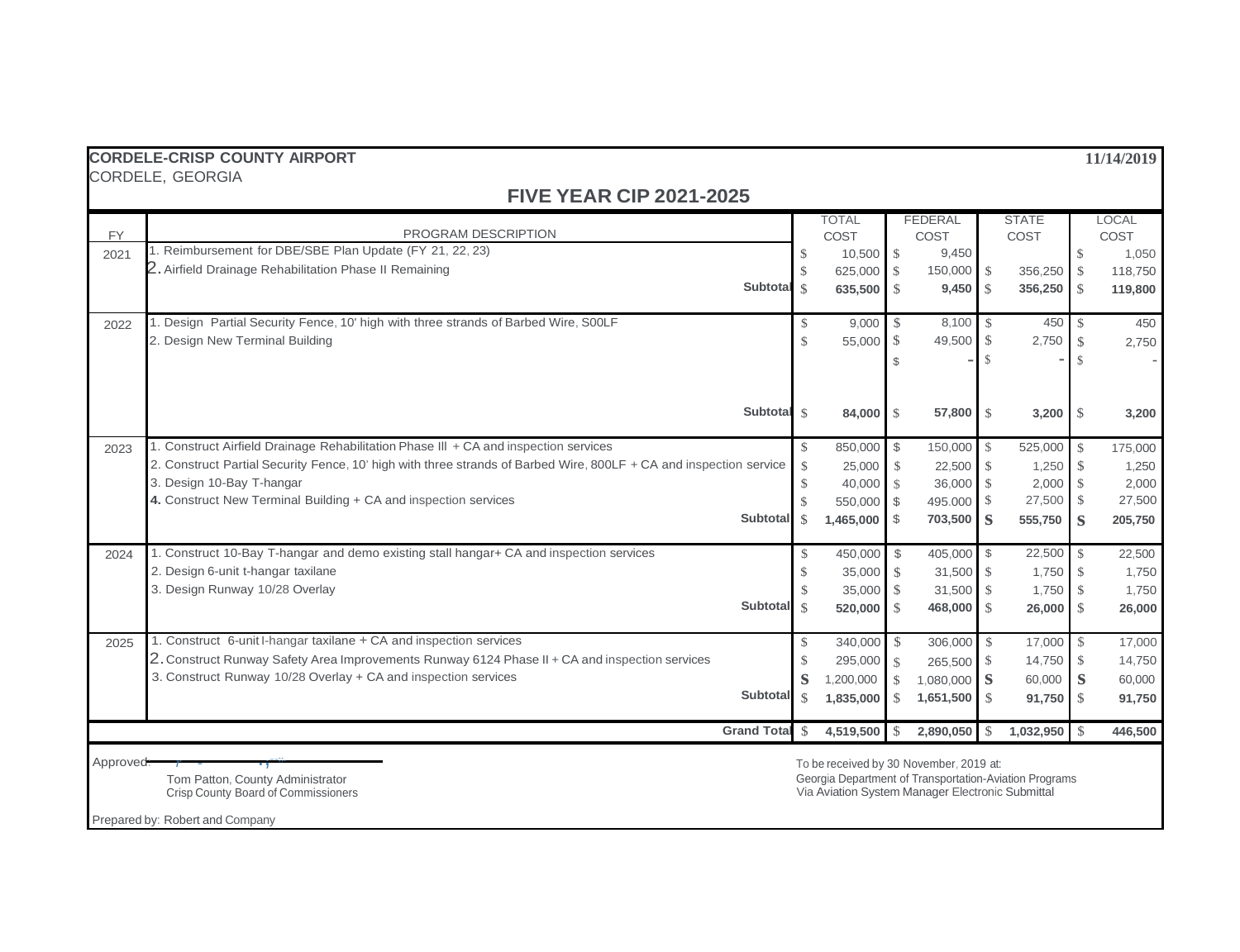#### Crisp County Board of Commissioners 2011 SPLOST

AIRPORT

|             |     | Balance                                                                                                                                                                                                                                                                                                                                                                                                                                                                                                                       | 64,832.12                  | 68,627.12              | 9,450.00                   | $-13,245.00$                                          |
|-------------|-----|-------------------------------------------------------------------------------------------------------------------------------------------------------------------------------------------------------------------------------------------------------------------------------------------------------------------------------------------------------------------------------------------------------------------------------------------------------------------------------------------------------------------------------|----------------------------|------------------------|----------------------------|-------------------------------------------------------|
|             |     | $, ; ,\ldots,$ R.evi8ed-.<br>11/12/2 019                                                                                                                                                                                                                                                                                                                                                                                                                                                                                      | 85, GM. OO                 | 74,804.00              | ilija.<br>Viited<br>$\,$ A | $ s>!\rangle$ :1.'1? <i>i:i,f,.;{;}i</i>              |
|             |     | $\mathbb{Z}$ : $\mathbb{Z}$ : $\mathbb{Z}$<br>$\frac{1}{\alpha_{\rm{eq}}}\qquad \qquad \frac{1}{\alpha_{\rm{eq}}}\qquad \qquad \frac{1}{\alpha_{\rm{eq}}}\qquad \qquad \frac{1}{\alpha_{\rm{eq}}}\qquad \qquad \frac{1}{\alpha_{\rm{eq}}}\qquad \qquad \frac{1}{\alpha_{\rm{eq}}}\qquad \qquad \frac{1}{\alpha_{\rm{eq}}}\qquad \qquad \frac{1}{\alpha_{\rm{eq}}}\qquad \qquad \frac{1}{\alpha_{\rm{eq}}}\qquad \qquad \frac{1}{\alpha_{\rm{eq}}}\qquad \qquad \frac{1}{\alpha_{\rm{eq}}}\qquad \qquad \frac{1}{\alpha_{\rm{$ | $90,000.00$<br>$20,221.88$ | <b>ao.oouo</b>         | $\cdot 1$ :,i&             | <b>T</b> $\Gamma$ $\mathcal{C}$ $\Gamma$ 11.; )ci i;; |
|             |     | <b>Total Expenditures</b>                                                                                                                                                                                                                                                                                                                                                                                                                                                                                                     |                            | 6,976.88               | U.U                        | 13,445.00                                             |
| <b>Date</b> | Req | <b>Description</b>                                                                                                                                                                                                                                                                                                                                                                                                                                                                                                            | <b>Total</b>               | <b>FAA&amp;DOT</b>     | <b>Mowing</b>              | Other                                                 |
|             | No. |                                                                                                                                                                                                                                                                                                                                                                                                                                                                                                                               | 20,221.88                  | <b>Runway Projects</b> | Equipment                  | <b>Equipment</b>                                      |
| 8/2/2019    | 196 | QT PETROLEUM                                                                                                                                                                                                                                                                                                                                                                                                                                                                                                                  | 13,245.00                  |                        |                            | 13,245.00                                             |
| 12/20/2019  | 201 | Robert & Company                                                                                                                                                                                                                                                                                                                                                                                                                                                                                                              | 14,395.68                  | 14,395.68              |                            |                                                       |
| 12/20/2019  | 201 | Reeves Construction                                                                                                                                                                                                                                                                                                                                                                                                                                                                                                           | 32,323.60                  | 32,323.60              |                            |                                                       |
| 12/20/2019  | 201 | Robert & Company                                                                                                                                                                                                                                                                                                                                                                                                                                                                                                              | 4,920.20                   | 4,920.20               |                            |                                                       |
| 12/23/2019  | 202 | GA Dept of Transportation Reimb #5                                                                                                                                                                                                                                                                                                                                                                                                                                                                                            | $-46,607.41$               | $-46,607.41$           |                            |                                                       |
| 4/24/2020   | 206 | Robert & Company                                                                                                                                                                                                                                                                                                                                                                                                                                                                                                              | 13,614.75                  | 13,614.75              |                            |                                                       |
| 4/24/2020   | 206 | GA DOT GRANT REIMB T006960-ST01                                                                                                                                                                                                                                                                                                                                                                                                                                                                                               | $-12,934.01$               | $-12,934.01$           |                            |                                                       |
| 5/22/2020   | 208 | Robert & Company                                                                                                                                                                                                                                                                                                                                                                                                                                                                                                              | 1,264.07                   | 1,264.07               |                            |                                                       |
|             |     |                                                                                                                                                                                                                                                                                                                                                                                                                                                                                                                               |                            |                        |                            |                                                       |
|             |     |                                                                                                                                                                                                                                                                                                                                                                                                                                                                                                                               |                            |                        |                            |                                                       |
|             |     |                                                                                                                                                                                                                                                                                                                                                                                                                                                                                                                               |                            |                        |                            |                                                       |
|             |     |                                                                                                                                                                                                                                                                                                                                                                                                                                                                                                                               |                            |                        |                            |                                                       |
|             |     |                                                                                                                                                                                                                                                                                                                                                                                                                                                                                                                               |                            |                        |                            |                                                       |
|             |     |                                                                                                                                                                                                                                                                                                                                                                                                                                                                                                                               |                            |                        |                            |                                                       |
|             |     |                                                                                                                                                                                                                                                                                                                                                                                                                                                                                                                               |                            |                        |                            |                                                       |
|             |     |                                                                                                                                                                                                                                                                                                                                                                                                                                                                                                                               |                            |                        |                            |                                                       |
|             |     |                                                                                                                                                                                                                                                                                                                                                                                                                                                                                                                               |                            |                        |                            |                                                       |
|             |     |                                                                                                                                                                                                                                                                                                                                                                                                                                                                                                                               |                            |                        |                            |                                                       |
|             |     |                                                                                                                                                                                                                                                                                                                                                                                                                                                                                                                               |                            |                        |                            |                                                       |
|             |     |                                                                                                                                                                                                                                                                                                                                                                                                                                                                                                                               |                            |                        |                            |                                                       |
|             |     |                                                                                                                                                                                                                                                                                                                                                                                                                                                                                                                               |                            |                        |                            |                                                       |
|             |     |                                                                                                                                                                                                                                                                                                                                                                                                                                                                                                                               |                            |                        |                            |                                                       |
|             |     |                                                                                                                                                                                                                                                                                                                                                                                                                                                                                                                               |                            |                        |                            |                                                       |
|             |     |                                                                                                                                                                                                                                                                                                                                                                                                                                                                                                                               |                            |                        |                            |                                                       |
|             |     |                                                                                                                                                                                                                                                                                                                                                                                                                                                                                                                               |                            |                        |                            |                                                       |
|             |     |                                                                                                                                                                                                                                                                                                                                                                                                                                                                                                                               |                            |                        |                            |                                                       |
|             |     |                                                                                                                                                                                                                                                                                                                                                                                                                                                                                                                               |                            |                        |                            |                                                       |
|             |     |                                                                                                                                                                                                                                                                                                                                                                                                                                                                                                                               |                            |                        |                            |                                                       |
|             |     |                                                                                                                                                                                                                                                                                                                                                                                                                                                                                                                               |                            |                        |                            |                                                       |
|             |     |                                                                                                                                                                                                                                                                                                                                                                                                                                                                                                                               |                            |                        |                            |                                                       |
|             |     |                                                                                                                                                                                                                                                                                                                                                                                                                                                                                                                               |                            |                        |                            |                                                       |
|             |     |                                                                                                                                                                                                                                                                                                                                                                                                                                                                                                                               |                            |                        |                            |                                                       |
|             |     |                                                                                                                                                                                                                                                                                                                                                                                                                                                                                                                               |                            |                        |                            |                                                       |
|             |     |                                                                                                                                                                                                                                                                                                                                                                                                                                                                                                                               |                            |                        |                            |                                                       |
|             |     |                                                                                                                                                                                                                                                                                                                                                                                                                                                                                                                               |                            |                        |                            |                                                       |
|             |     |                                                                                                                                                                                                                                                                                                                                                                                                                                                                                                                               |                            |                        |                            |                                                       |
|             |     |                                                                                                                                                                                                                                                                                                                                                                                                                                                                                                                               |                            |                        |                            |                                                       |
|             |     |                                                                                                                                                                                                                                                                                                                                                                                                                                                                                                                               |                            |                        |                            |                                                       |
|             |     |                                                                                                                                                                                                                                                                                                                                                                                                                                                                                                                               |                            |                        |                            |                                                       |
|             |     |                                                                                                                                                                                                                                                                                                                                                                                                                                                                                                                               |                            |                        |                            |                                                       |
|             |     |                                                                                                                                                                                                                                                                                                                                                                                                                                                                                                                               |                            |                        |                            |                                                       |
|             |     |                                                                                                                                                                                                                                                                                                                                                                                                                                                                                                                               |                            |                        |                            |                                                       |
|             |     |                                                                                                                                                                                                                                                                                                                                                                                                                                                                                                                               |                            |                        |                            |                                                       |
|             |     |                                                                                                                                                                                                                                                                                                                                                                                                                                                                                                                               |                            |                        |                            |                                                       |
|             |     |                                                                                                                                                                                                                                                                                                                                                                                                                                                                                                                               |                            |                        |                            |                                                       |
|             |     |                                                                                                                                                                                                                                                                                                                                                                                                                                                                                                                               |                            |                        |                            |                                                       |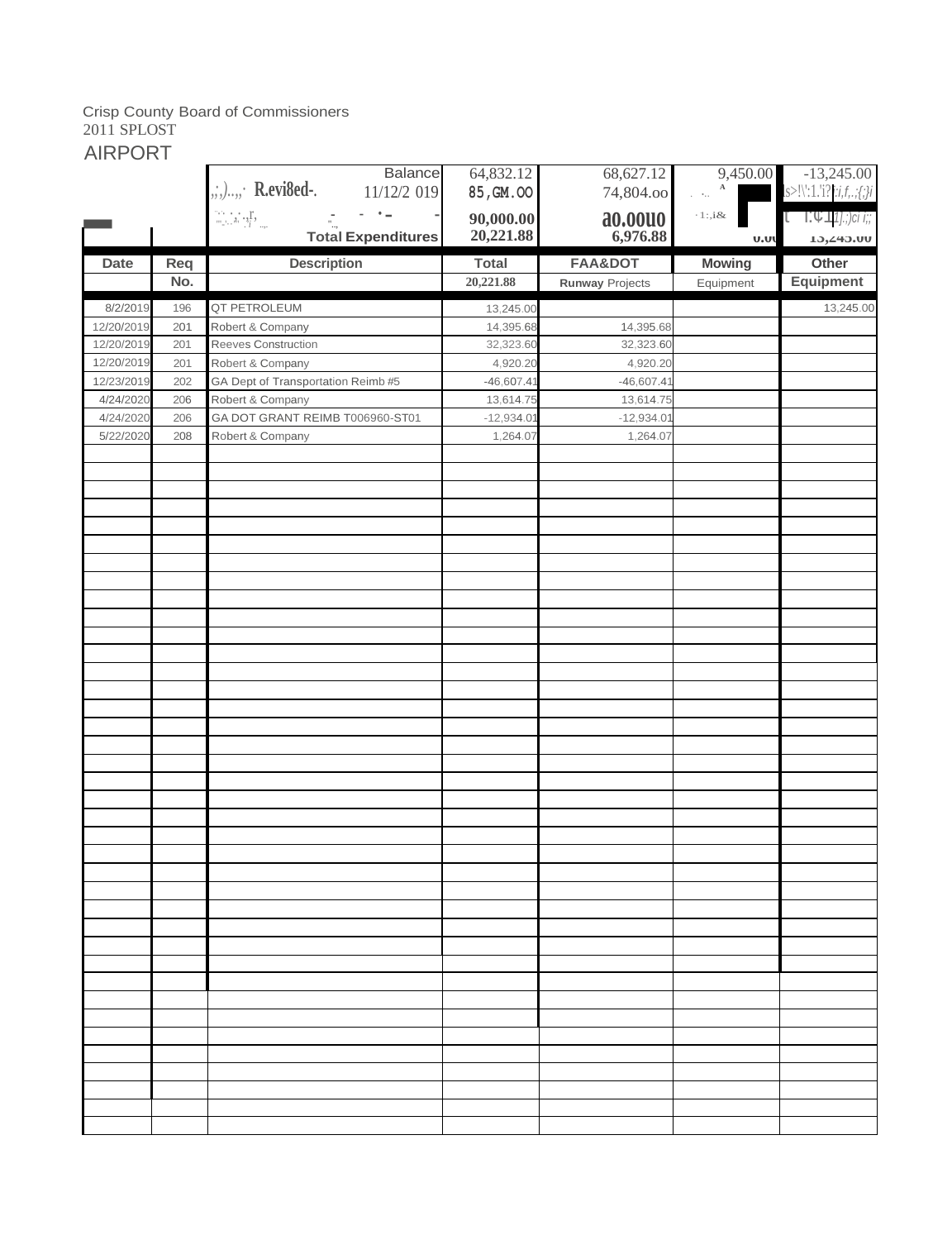Crisp County Board of Commissioners

#### 2017 SPLOST AIRPORT

| <b>AIRPORT</b> |                   |            |            |                    |           |                      |            |           |
|----------------|-------------------|------------|------------|--------------------|-----------|----------------------|------------|-----------|
|                | <b>Balance</b>    | 500.284.17 | 151.250.00 | 17,690.12          | 51,315.13 | 122,500.00           | 132,600.00 | 26,028.92 |
|                | $\frac{1}{4}$ .:: | $0.00\,$   |            |                    |           | $   +$ $+$ $ +$ $ -$ |            |           |
|                |                   | $77 -$     | 1M;21UO    | $n$ , nua $\cdots$ | $-$       |                      |            |           |
|                | enditures         | 177,215.83 | 0.00       | 56,059.88          | 46,184.87 | 0.00                 |            |           |

| Date      | Reg    | Description            | Total        | Design/Construct         | <b>RW Safety</b>     | <b>RWSafety</b>    |          | Airfield Drainage Airfield Drainage | Tractor & |
|-----------|--------|------------------------|--------------|--------------------------|----------------------|--------------------|----------|-------------------------------------|-----------|
|           | No.    |                        | 177,215.83   | <b>Terminal Building</b> | Area Impvts. Phase I | Area Impvts. Phase | Phase II | Phase III                           | Mower     |
| 5111/2018 | 5      | Flint . Cordele        | 74,971.08    |                          |                      |                    |          |                                     | 74,971.08 |
| 3/151201  | 24     | Robert and Company     | 8,292.6      |                          | 8,292.6              |                    |          |                                     |           |
| 31271201  | 25     | State of Georgia - DOT | $-7,463.3$   |                          | $-7,463.3$           |                    |          |                                     |           |
| 7131201   | 37     | Peed Brothers, Inc.    | 199,915.7    |                          |                      | 199,915 7          |          |                                     |           |
| 7115/201  | 39     | State of Georgia - DOT | $-148,736.8$ |                          |                      | $-148,736.8$       |          |                                     |           |
| 8121201   | $40\,$ | Robert and Company     | 1,799.4      |                          | 1,799.4              |                    |          |                                     |           |
| 8/91201   | 42     | State of Georgia - DOT | $-2,178.8$   |                          | $-2,178.8$           |                    |          |                                     |           |
| 9/13/201  | 46     | Reeves Construction    | 106,592.63   |                          | 106,592.6            |                    |          |                                     |           |
| 91131201  | 46     | Reeves Construction    | 85,805.6     |                          | 85,805.6             |                    |          |                                     |           |
| 91131201  | 46     | Robert and Company     | 16,195.1     |                          | 16,195.1             |                    |          |                                     |           |
| 9/201201  | 48     | State of Georgia - DOT | $-179,587.7$ |                          | $-179,587.7$         |                    |          |                                     |           |
| 10/111201 | 50     | Robert and Company     | 3,598.92     |                          | 3,598.9              |                    |          |                                     |           |
| 10/251201 | 53     | State of Georgia - DOT | $-75,508.7$  |                          | $-75,508$ 7          |                    |          |                                     |           |
| 101251201 | 53     | Reeves Construction    | 98,514.1     |                          | 98,514.1             |                    |          |                                     |           |
| 11/121201 | 58     | State of Georgia - DOT | $-4,994.0$   |                          |                      | $-4,994.04$        |          |                                     |           |
|           |        |                        |              |                          |                      |                    |          |                                     |           |
|           |        |                        |              |                          |                      |                    |          |                                     |           |
|           |        |                        |              |                          |                      |                    |          |                                     |           |
|           |        |                        |              |                          |                      |                    |          |                                     |           |
|           |        |                        |              |                          |                      |                    |          |                                     |           |
|           |        |                        |              |                          |                      |                    |          |                                     |           |
|           |        |                        |              |                          |                      |                    |          |                                     |           |
|           |        |                        |              |                          |                      |                    |          |                                     |           |
|           |        |                        |              |                          |                      |                    |          |                                     |           |
|           |        |                        |              |                          |                      |                    |          |                                     |           |
|           |        |                        |              |                          |                      |                    |          |                                     |           |
|           |        |                        |              |                          |                      |                    |          |                                     |           |
|           |        |                        |              |                          |                      |                    |          |                                     |           |
|           |        |                        |              |                          |                      |                    |          |                                     |           |
|           |        |                        |              |                          |                      |                    |          |                                     |           |
|           |        |                        |              |                          |                      |                    |          |                                     |           |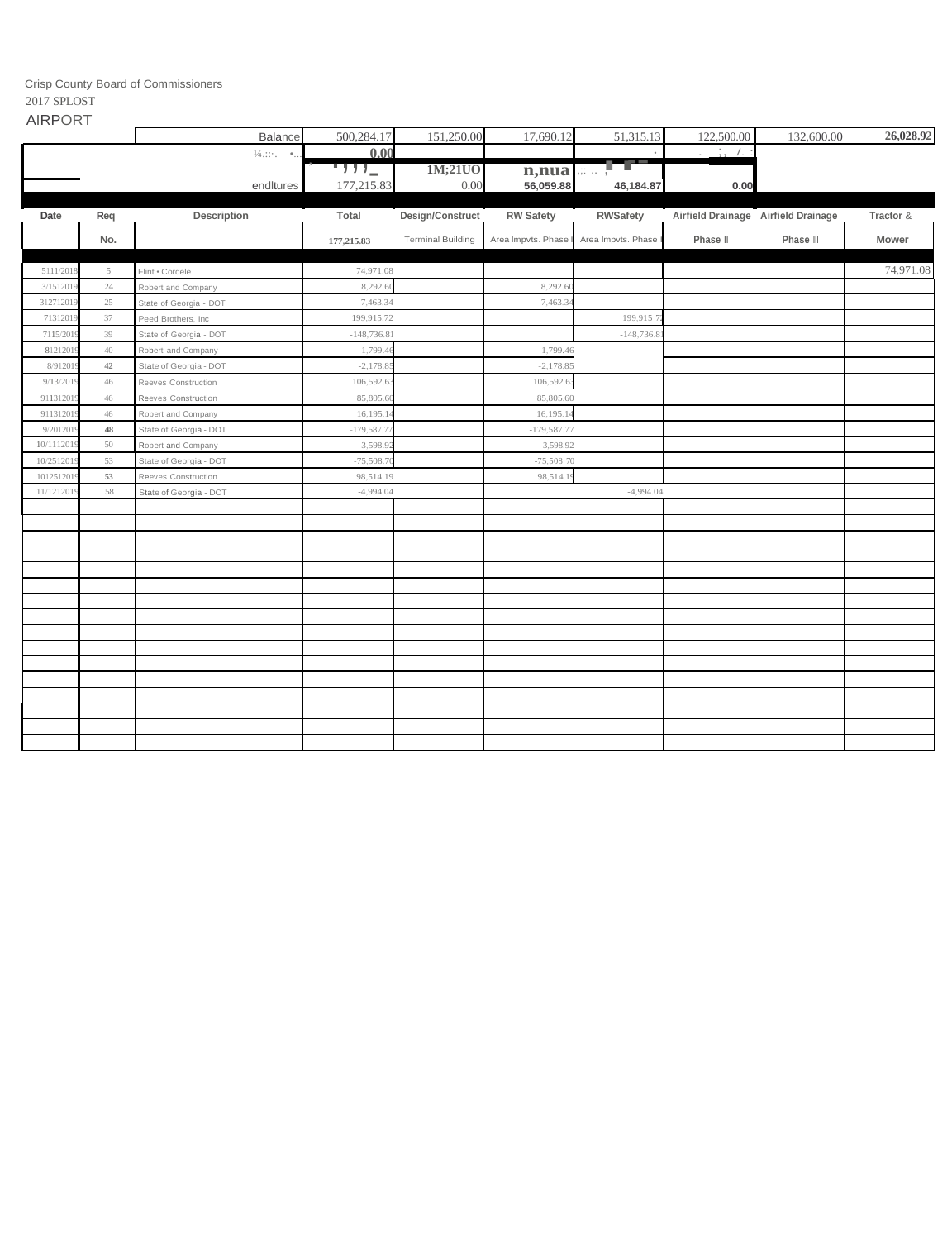#### TABLE 3 5-YEAR PROGRAM UNDER AN UNLIMITED FUNDING ANALYSIS SCENARIO

| Branch <sup>1</sup> | <b>Section</b> | Year | <b>Type of Repair2</b>        |             |
|---------------------|----------------|------|-------------------------------|-------------|
|                     |                | 2020 | <b>Preventive Maintenance</b> | \$130       |
|                     | 10             | 2020 | <b>Surface Treatment</b>      | \$17,068    |
|                     | 30             | 2020 | MajorM&R                      | \$29,702    |
|                     |                | 2020 | Preventive Maintenance        | \$1,623     |
| <b>A0ICO</b>        | 40             | 2020 | <b>Surface Treatment</b>      | \$16,750    |
|                     |                | 2020 | Preventive Maintenance        | \$263       |
|                     | 60             | 2020 | <b>Surface Treatment</b>      | \$41,097    |
|                     | 70             | 2020 | <b>Surface Treatment</b>      | \$1,717     |
| <b>R1028CO</b>      | 10             | 2020 | MajorM&R                      | \$2,061,987 |
| <b>R624CO</b>       | 10             | 2020 | MajorM&R                      | \$1,113,975 |
|                     | 10             | 2020 | <b>Surface Treatment</b>      | \$98,072    |
| <b>TBCO</b>         | 20             | 2020 | MajorM&R                      | \$65,830    |
|                     | 10             | 2020 | <b>Surface Treatment</b>      | \$12,429    |
| <b>THANGCO</b>      | 20             | 2020 | Preventive Maintenance        | \$1,431     |
|                     |                | 2020 | <b>Surface Treatment</b>      | \$20,927    |
|                     | 20             | 2021 | MajorM&R                      | \$56,104    |
| <b>A0ICO</b>        | 50             | 2022 | Major M&R                     | \$97,027    |
| <b>TACO</b>         | 10             | 2022 | MajorM&R                      | \$672,931   |
|                     | 10             | 2024 | Preventive Maintenance        | \$2,083     |
|                     | 40             | 2024 | Preventive Maintenance        | \$4,962     |
| <b>A0ICO</b>        | 60             | 2024 | Preventive Maintenance        | \$40        |
|                     | 70             | 2024 | Preventive Maintenance        | \$153,639   |
| <b>TBCO</b>         | 10             | 2024 | Preventive Maintenance        | \$5,910     |
| <b>THANGCO</b>      | 10             | 2024 | Preventive Maintenance        | \$387       |
|                     | \$4,476,000    |      |                               |             |

'See FIGURE *5* for the location of the branch and section.

<sup>2</sup>Major Rehabilitation: overlay, mill and overlay, reconstruction, and so on;

Localized Maintenance: crack sealing, patching, joint resealing, and so on;

Global Maintenance: surface treatments, rejuvenators, and so on.

<sup>3</sup>Cost estimates based on broad, statewide policy and should be adjusted to reflect local costs.